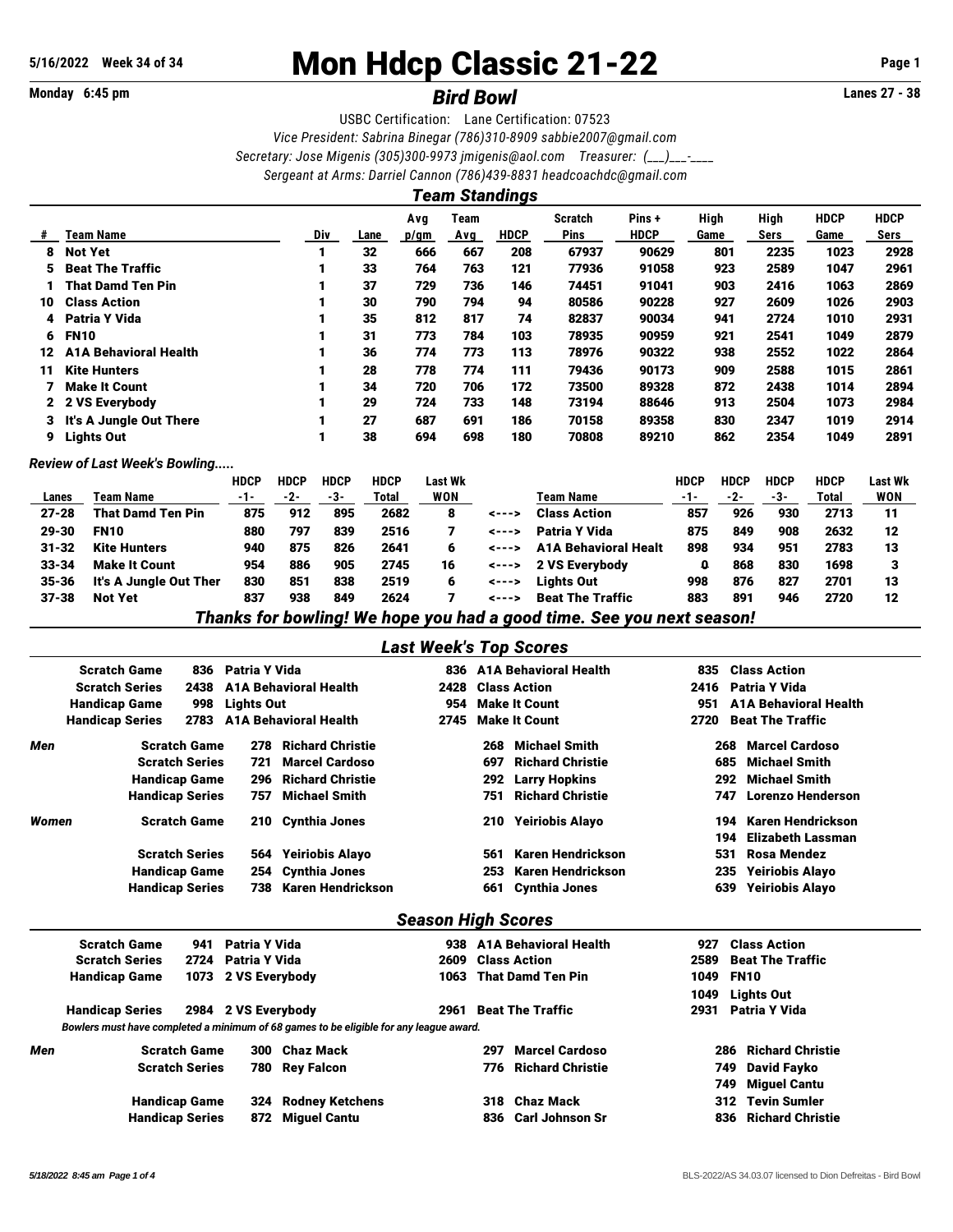### *Season High Scores - Continued*

*Individual High Averages*

- 
- *Women* Scratch Game 267 Yeiriobis Alayo 255 Rosa Mendez 253 Cynthia Jones

306 Karen Hendrickson

Scratch Series 696 Yeiriobis Alayo 672 Rosa Mendez 656 Sabrina Binegar

Handicap Series 785 Cynthia Jones 779 Sabrina Binegar 768 Yeiriobis Alayo

| Men               |                             | 217.78 Marcel Cardoso     | 212.27 David Fayko |    |                     |     | 210.80 Rey Falcon      |                | 209.40 Josh Kaufman |         |                          |              |              |  |
|-------------------|-----------------------------|---------------------------|--------------------|----|---------------------|-----|------------------------|----------------|---------------------|---------|--------------------------|--------------|--------------|--|
| Women             |                             | 196.99 Yeiriobis Alayo    | 189.70 Rosa Mendez |    |                     |     | 179.09 Sabrina Binegar |                |                     |         | 178.77 Elizabeth Lassman |              |              |  |
|                   |                             |                           |                    |    | <b>Team Rosters</b> |     |                        |                |                     |         |                          |              |              |  |
|                   | <b>Bowling</b>              |                           |                    |    |                     |     | <b>To Raise</b>        | <b>To Drop</b> |                     |         |                          |              | <b>HDCP</b>  |  |
| ID#               | Hand                        | Name                      | <b>Avg HDCP</b>    |    | Pins Gms            |     | Avg +1                 | Avg -1         | -1-                 | -2-     | $-3-$                    | <b>Total</b> | <b>Total</b> |  |
|                   | 1 - That Damd Ten Pin       |                           |                    |    |                     |     |                        |                |                     |         |                          |              |              |  |
| 179               |                             | <b>Darrian Cannon</b>     | 185                | 36 | 18324               | 99  | 648                    | 545            | 225                 | 166     | 166                      | 557          | 665          |  |
| 177               |                             | <b>Tevin Sumler</b>       | 177                | 43 | 17080               | 96  | 542                    | 442            | 167                 | 171     | 189                      | 527          | 656          |  |
| 150               |                             | <b>Blake Berry</b>        | 171                | 48 | 16208               | 96  | 523                    | 423            | 148                 | 225     | 157                      | 530          | 674          |  |
| 178               |                             | <b>Tacoi Sumler</b>       | 203                | 19 | 15904               | 78  | 620                    | 538            | 189                 | 204     | 237                      | 630          | 687          |  |
| 208               |                             | Jordan Hevia              | <b>bk180</b>       | 40 | 1834                | 9   | 614<br>540             | 601            |                     |         |                          | 0            | 0            |  |
| 210               |                             | <b>Brandon McDuffey</b>   | <b>bk170</b>       | 49 | 1584                | 9   |                        | 527            |                     |         |                          | $\mathbf 0$  | 0            |  |
| 42                | 2 - 2 VS Everybody          | <b>Darriel Cannon</b>     | 172                | 47 | 17552               | 102 | 613                    | 507            |                     | 162 160 | 179                      | 501          | 642          |  |
| 98                |                             | <b>Darrell Sheppard</b>   | 183                | 37 | 13908               | 76  | 628                    | 548            |                     |         | a173 a173 a173           | 519          | 630          |  |
| 120               |                             | <b>Brandon Darling</b>    | 192                | 29 | 17504               | 91  | 638                    | 543            | a182 211            |         | 154                      | 547          | 634          |  |
| 185               |                             | <b>Bert Heath</b>         | 186                | 35 | 16796               | 90  | 595                    | 501            |                     |         | a176 a176 a176           | 528          | 633          |  |
| 211               |                             | <b>Tyler Hardison</b>     | 180                | 40 | 513                 | 3   | 519                    | 512            |                     |         |                          | 0            | $\bf{0}$     |  |
|                   | 3 - It's A Jungle Out There |                           |                    |    |                     |     |                        |                |                     |         |                          |              |              |  |
| 19                |                             | <b>Larry Hildebrandt</b>  | 173                | 46 | 15082               | 87  | 578                    | 487            | 158                 | 175     | 182                      | 515          | 653          |  |
| 20                |                             | <b>David Fayko</b>        | 212                | 11 | 20378               | 96  | 709                    | 609            | 225                 | 196     | 187                      | 608          | 641          |  |
| 186               |                             | <b>Tom Sowers</b>         | 118                | 96 | 9956                | 84  | 397                    | 309            | 97                  | 131     | 110                      | 338          | 626          |  |
| 17                |                             | <b>Patrick Murphy</b>     | 188                | 33 | 15807               | 84  | 636                    | 548            |                     |         |                          | $\mathbf 0$  | 0            |  |
| 6                 |                             | <b>Ted O'Grady</b>        | 170                | 49 | 5125                | 30  | 518                    | 484            | 150                 | 149     | 159                      | 458          | 599          |  |
| 4 - Patria Y Vida |                             |                           |                    |    |                     |     |                        |                |                     |         |                          |              |              |  |
| 5                 |                             | <b>Rosa Mendez</b>        | 189                | 32 | 19349               | 102 | 601                    | 495            | 169                 | 179     | 183                      | 531          | 624          |  |
| 156               |                             | <b>Marcel Cardoso</b>     | 217                | 7  | 19600               | 90  | 674                    | 580            | 234                 | 219     | 268                      | 721          | 742          |  |
| 157               |                             | <b>Yeiriobis Alayo</b>    | 196                | 26 | 19305               | 98  | 592                    | 490            | 210                 | 172     | 182                      | 564          | 639          |  |
| 111               |                             | <b>Rey Falcon</b>         | 215                | 9  | 21502               | 102 | 653                    | 547            | 190                 | 207     | 203                      | 600          | 627          |  |
| 132               |                             | <b>Jorge Osorio</b>       | <b>bk213</b>       | 10 | 1104                | 6   | 561                    | 551            |                     |         |                          | 0            | 0            |  |
|                   | 5 - Beat The Traffic        |                           |                    |    |                     |     |                        |                |                     |         |                          |              |              |  |
| 37                |                             | <b>Darrian Washington</b> | 191                | 30 | 18766               | 98  | 626                    | 524            | 170                 | 167     | 179                      | 516          | 603          |  |
| 38                |                             | <b>Richard Christie</b>   | 205                | 18 | 20379               | 99  | 633                    | 530            | 204                 | 215     | 278                      | 697          | 751          |  |
| 71                |                             | <b>Maurice Cooper</b>     | 194                | 27 | 19246               | 99  | 644                    | 541            | 182                 | 174     | 182                      | 538          | 619          |  |
| 203               |                             | <b>Lorenzo Henderson</b>  | 173                | 46 | 17690               | 102 | 580                    | 474            | 206                 | 214     | 186                      | 606          | 747          |  |
| 145               |                             | <b>Kraig Kroger</b>       | <b>bk170</b>       | 49 | 562                 | 3   | 566                    | 559            |                     |         |                          | 0            | 0            |  |
| 6 - FN10          |                             |                           |                    |    |                     |     |                        |                |                     |         |                          |              |              |  |
| 7                 |                             | <b>Brent Frank</b>        | 207                | 16 | 9977                | 48  | 631                    | 579            | 225                 | 199     | 204                      | 628          | 676          |  |
| 29                |                             | Eric L. Osceola           | 197                | 25 | 18912               | 96  | 690                    | 590            | 203                 | 186     | 208                      | 597          | 675          |  |
| 32                |                             | <b>Miguel Cantu</b>       | 183                | 37 | 18215               | 99  | 553                    | 450            | 158                 | 164     | 151                      | 473          | 581          |  |
| 195               |                             | <b>Robert Frank</b>       | 197                | 25 | 16559               | 84  | 667                    | 579            | 192                 |         | 146 174                  | 512          | 584          |  |
| 196               |                             | <b>Carlos Meneses</b>     | 179                | 41 | 2090                | 12  | 535                    | 519            |                     |         |                          | $\mathbf 0$  | 0            |  |
| 209               |                             | <b>Henry Gonzalez</b>     | 188                | 33 | 2260                | 12  | 575                    | 559            |                     |         |                          | $\mathbf 0$  | $\bf{0}$     |  |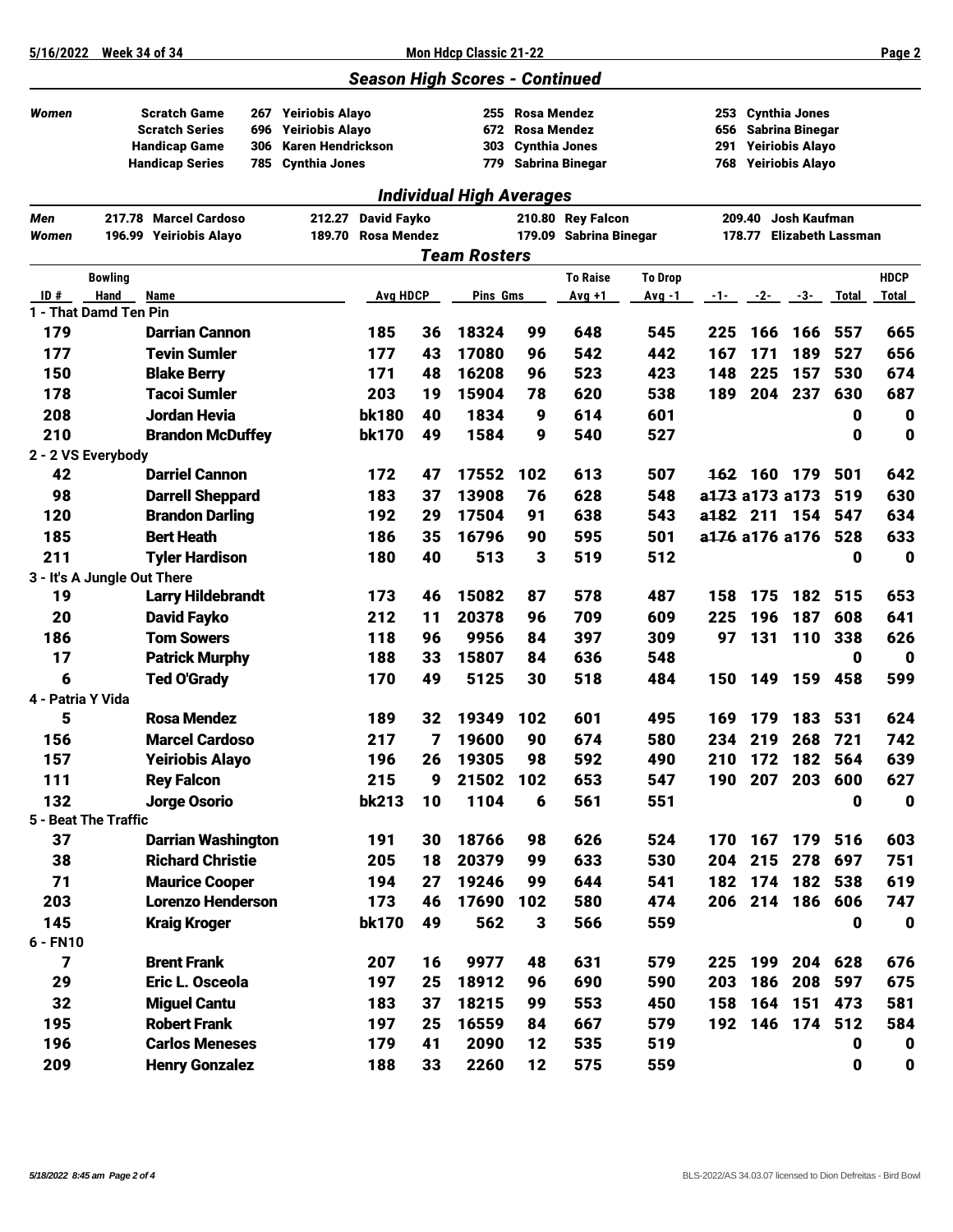|                | 5/16/2022 Week 34 of 34 |                            |                 |    | <b>Mon Hdcp Classic 21-22</b> |     |                 |                |     |     |                     |              | Page 3           |
|----------------|-------------------------|----------------------------|-----------------|----|-------------------------------|-----|-----------------|----------------|-----|-----|---------------------|--------------|------------------|
|                | <b>Bowling</b>          |                            |                 |    |                               |     | <b>To Raise</b> | <b>To Drop</b> |     |     |                     |              | <b>HDCP</b>      |
| ID#            | Hand                    | Name                       | <b>Avg HDCP</b> |    | Pins Gms                      |     | Avg +1          | Avg -1         |     |     | $-1$ $-2$ $-3$ $-3$ | Total        | <b>Total</b>     |
|                | 7 - Make It Count       |                            |                 |    |                               |     |                 |                |     |     |                     |              |                  |
| 49             |                         | <b>Collie Coats</b>        | 174             | 45 | 11332                         | 65  | 568             | 499            |     |     | a164 a164 a164 492  |              | 627              |
| 50             |                         | <b>Danny Smiley</b>        | 160             | 58 | 6937                          | 45  | 503             | 454            |     |     |                     | 0            | $\mathbf 0$      |
| 51             |                         | <b>Gregory Talton Sr</b>   | 180             | 40 | 17867                         | 99  | 595             | 492            | 178 | 180 | 214                 | 572          | 692              |
| 127            |                         | <b>Donnelle Bradley</b>    | 192             | 29 | 19479                         | 101 | 593             | 488            | 211 | 181 | 211                 | 603          | 690              |
| 8              |                         | <b>Carlos Tijero</b>       | 190             | 31 | 13174                         | 69  | 578             | 505            | 255 |     | 215 170             | 640          | 736              |
| 107            |                         | <b>Lonnie Johnson</b>      | 181             | 39 | 3872                          | 24  | 502             | 474            |     |     |                     | 0            | $\mathbf 0$      |
| 8 - Not Yet    |                         |                            |                 |    |                               |     |                 |                |     |     |                     |              |                  |
| 9              |                         | <b>Carl Johnson Sr</b>     | 170             | 49 | 15852                         | 93  | 564             | 467            | 171 | 184 | 121                 | 476          | 623              |
| 46             |                         | <b>Cynthia Jones</b>       | 176             | 44 | 16910                         | 96  | 613             | 513            | 126 | 210 | 193                 | 529          | 661              |
| 10             |                         | <b>Tyler Wong</b>          | 138             | 78 | 13706                         | 99  | 472             | 369            | 150 | 135 | 144                 | 429          | 663              |
| 76             |                         | <b>Ed Parks</b>            | 183             | 37 | 18754                         | 102 | 566             | 460            | 182 | 201 | 183                 | 566          | 677              |
| 12             |                         | <b>Gregory Dent</b>        | <b>bk180</b>    | 40 | 969                           | 6   | 489             | 479            |     |     |                     | 0            | $\mathbf 0$      |
| 9 - Lights Out |                         |                            |                 |    |                               |     |                 |                |     |     |                     |              |                  |
| 14             |                         | <b>Karen Hendrickson</b>   | 160             | 58 | 13317                         | 83  | 529             | 442            | 194 | 177 | 190                 | 561          | 738              |
| 16             |                         | <b>Rodney Ketchens</b>     | 178             | 42 | 15003                         | 84  | 570             | 482            | 202 | 175 | 145                 | 522          | 648              |
| 13             |                         | <b>Sherbert Williams</b>   | 167             | 52 | 13530                         | 81  | 582             | 497            |     |     | a157 a157 a157      | 471          | 627              |
| 77             |                         | <b>Larry W. Hopkins</b>    | 193             | 28 | 19720                         | 102 | 650             | 544            | 264 |     | 186 154             | 604          | 688              |
| 131            |                         | <b>Henry Cockfield</b>     | <b>bk203</b>    | 19 | 531                           | 3   | 537             | 530            |     |     |                     | 0            | $\mathbf 0$      |
| 116            |                         | <b>Theodore Lazier</b>     | 180             | 40 | 784                           | 6   | 395             | 385            |     |     |                     | 0            | $\boldsymbol{0}$ |
| 15             |                         | <b>Earl Williams</b>       | <b>bk183</b>    | 37 | 1683                          | 9   | 573             | 560            |     |     |                     | $\mathbf{0}$ | $\mathbf 0$      |
|                | 10 - Class Action       |                            |                 |    |                               |     |                 |                |     |     |                     |              |                  |
| 143            |                         | <b>Elizabeth Lassman</b>   | 186             | 35 | 16089                         | 90  | 558             | 464            | 169 | 158 | 194                 | 521          | 626              |
| 87             |                         | <b>Michael Smith</b>       | 199             | 23 | 17957                         | 90  | 643             | 549            | 204 | 268 | 213                 | 685          | 757              |
| 86             |                         | <b>Chaz Mack</b>           | 203             | 19 | 20185                         | 99  | 623             | 520            | 173 | 204 | 247                 | 624          | 681              |
| 144            |                         | <b>Mike Urdanivia</b>      | 206             | 17 | 20463                         | 99  | 651             | 548            | 216 | 201 | 181                 | 598          | 649              |
| 44             |                         | <b>Lenard Clark</b>        | 203             | 19 | 4270                          | 21  | 626             | 601            |     |     |                     | 0            | $\mathbf 0$      |
| 41             |                         | <b>Christine Clark</b>     | <b>bk189</b>    | 32 | 533                           | 3   | 535             | 528            |     |     |                     | 0            | $\mathbf 0$      |
|                | 11 - Kite Hunters       |                            |                 |    |                               |     |                 |                |     |     |                     |              |                  |
| 34             |                         | <b>Josh Kaufman</b>        | 209             | 14 | 15077                         | 72  | 673             | 597            | 237 |     | 179 191             | 607          | 649              |
| 35             |                         | <b>Jose Estevez</b>        | 197             | 25 | 13655                         | 69  | 601             | 528            |     |     |                     | 0            | $\mathbf 0$      |
| 84             |                         | <b>Jimmy Lewis</b>         | 164             | 54 | 15139                         | 92  | 536             | 440            | 156 | 139 |                     | 122 417      | 579              |
| 83             |                         | <b>Todd Berry</b>          | 204             | 18 | 19593                         | 96  | 702             | 602            | 217 |     | 257 163 637         |              | 694              |
| 36             |                         | <b>Joe Penza</b>           | 204             | 18 | 13076                         | 64  | 659             | 591            | 224 |     | 194 244             | 662          | 719              |
| 117            |                         | <b>Joseph Estevez</b>      | <b>bk195</b>    | 27 | 1763                          | 9   | 589             | 576            |     |     |                     | 0            | $\mathbf 0$      |
|                |                         | 12 - A1A Behavioral Health |                 |    |                               |     |                 |                |     |     |                     |              |                  |
| 2              |                         | <b>Rolando Medina</b>      | 200             | 22 | 19814                         | 99  | 688             | 585            | 173 |     | 212 230             | 615          | 684              |
| 1              |                         | <b>Sabrina Binegar</b>     | 179             | 41 | 17193                         | 96  | 627             | 527            | 171 | 170 | 168                 | 509          | 632              |
| 3              |                         | <b>Richard Rump</b>        | 197             | 25 | 15957                         | 81  | 675             | 590            | 233 | 236 | 184                 | 653          | 731              |
| 4              |                         | <b>Jose Migenis</b>        | 197             | 25 | 19293                         | 99  | 597             | 494            | 206 |     | 201 254             | 661          | 736              |
| 165            |                         | <b>Carlos Caro</b>         | 206             | 17 | 6169                          | 30  | 629             | 595            |     |     |                     | 0            | $\mathbf 0$      |
| 11             |                         | <b>Marco Dieci</b>         | <b>bk189</b>    | 32 | 550                           | 3   | 554             | 547            |     |     |                     | 0            | $\pmb{0}$        |